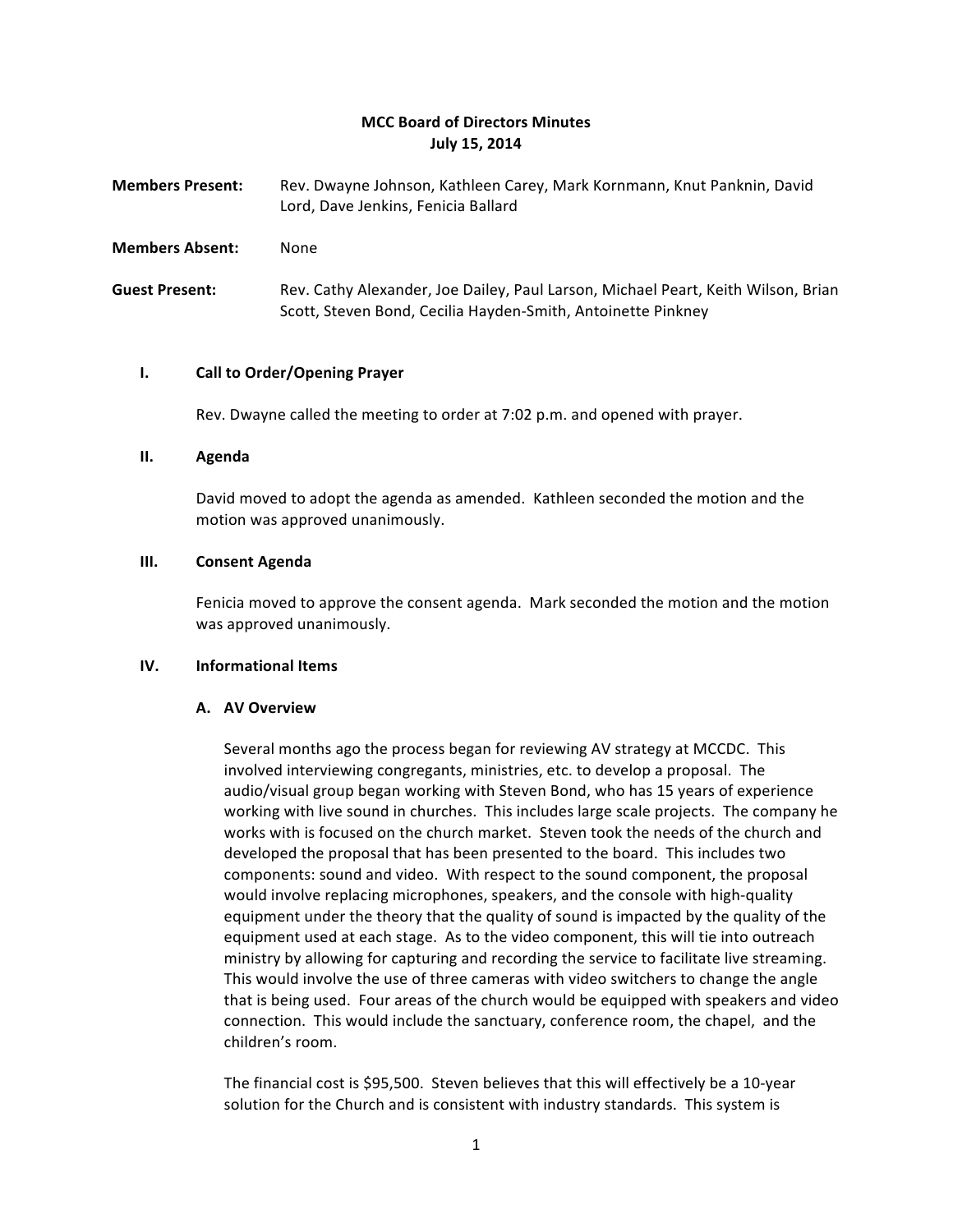designed to be modular and component-based in order to allow for the system to grow. Video training, video editing and production, video streaming and enhanced audio capacity are all a part of this system. The system is designed specifically to support gospel music needs. User access can be differentiated based on training and authority level that limits what one person can do. Defaults can also be set up to creating an easy starting point for a service. The AV committee believes that this proposal represents the actual audio visual needs of MCCDC at this time.

Training is built into this proposal. There may also be a revenue-generation component because it would increase the value of MCCDC as an event venue. Advanced user training beyond what is built into the proposal is also available in the future for roughly \$450-\$500 per session. The manufacturer's warranty is specific for each piece of material and runs on average from 3 to 5 years. Failure of the system within one year would be covered by the company's warranty as well, which would include the cost of labor for fixing the problem.

References are available and the proposal is good until August  $6<sup>th</sup>$ .

## **B. 472 Property**

Antoinette reviewed the original budget and expenses for the property to date. A discussion ensued about whether the overages are included in the contract or not. Antoinette asserted that a firm, fixed-price contract does not necessarily mean that the price would not raise when additional costs are discovered as the project unfolds. Several members of the Board disagreed with this assertion and questioned the rationale behind tearing down a wall on the building before having the appropriate permits in place. Antoinette acknowledged that it is not normal practice to do work without a permit and that a permit is in place for a two floor structure, not four floors as originally planned. Antoinette is asking the Board to approve an additional \$26,600 over the \$160,000 contract price for these expenses. This additional money would be to cover three particular things: design changes from the original proposal, structural problems related to the exterior wall and installation of basement sprinklers. To some of the board members this \$26,600 includes work already done, beyond the scope of the original contract and, by Antoinette's admission, performed prior to submitting the change request to the Board and without express Board approval as specified in the current contract. Of the original contract amount, \$98,000 has been paid to date. In explaining why the Board should have continued confidence in her company, Antoinette cited her 15 years of experience in project management. She has bids for work with Arlington Cemetery and the African American History Museum. She additionally stated that she took on this project to help the church and one of her primary goals is getting this done. Of the \$98,000 paid by the Church to date, Antoinette stated that \$96,500 had been spent by her company.

## **V. Executive Session**

Kathleen moved to go into executive session. The motion was seconded by Mark and was approved. Kathleen subsequently moved to exit executive session. The motion was seconded by Fenicia and was approved.